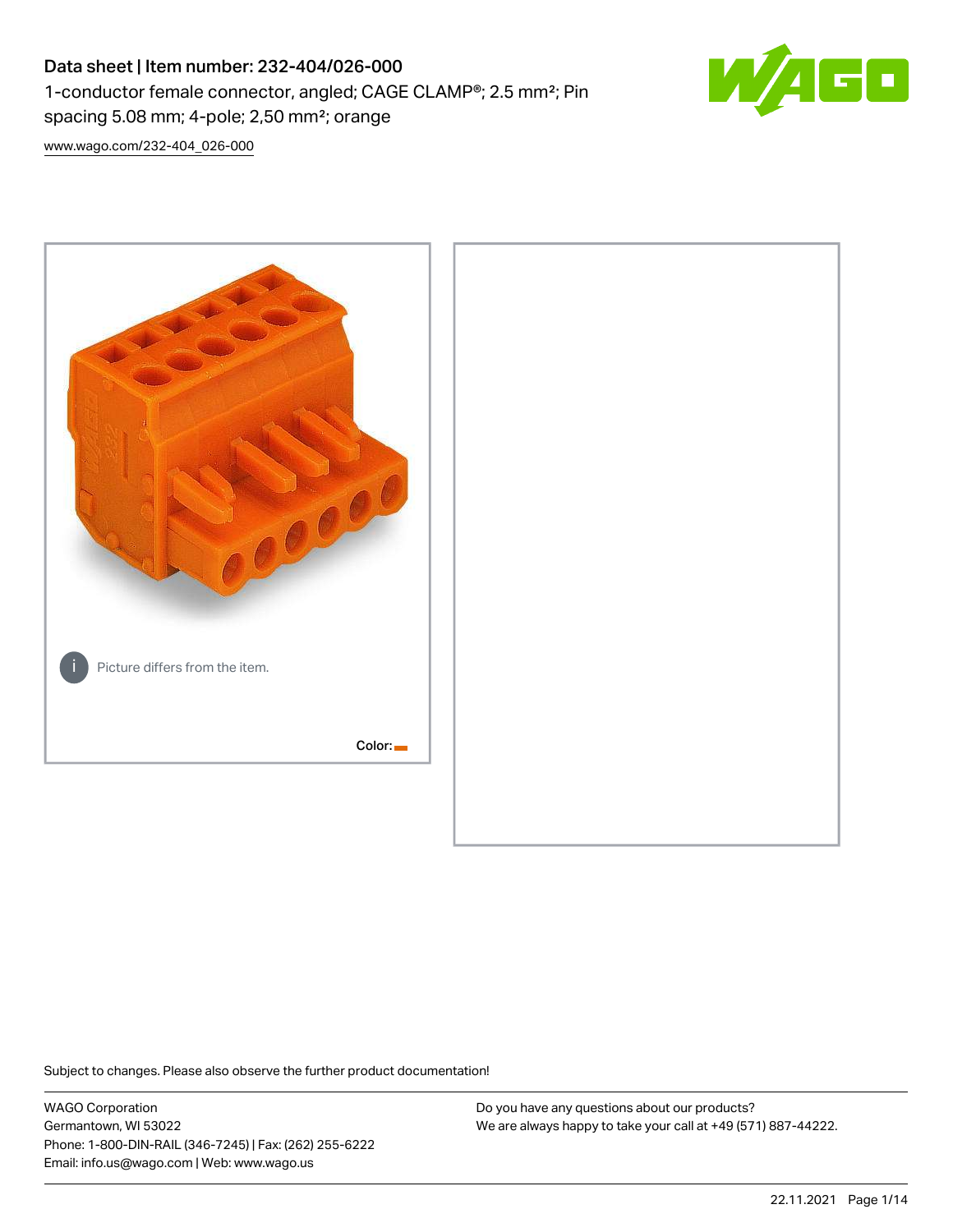

Dimensions in mm

Total length = (pole no. x pin spacing) + 1.5 mm + 0.9 mm

2- to 3-pole female connectors – one latch only

#### Item description

- **Universal connection for all conductor types**
- Easy cable pre-assembly and on-unit wiring via vertical and horizontal CAGE CLAMP<sup>®</sup> actuation  $\blacksquare$
- $\blacksquare$ Integrated test ports
- $\blacksquare$ With coding fingers

Subject to changes. Please also observe the further product documentation! Data

WAGO Corporation Germantown, WI 53022 Phone: 1-800-DIN-RAIL (346-7245) | Fax: (262) 255-6222 Email: info.us@wago.com | Web: www.wago.us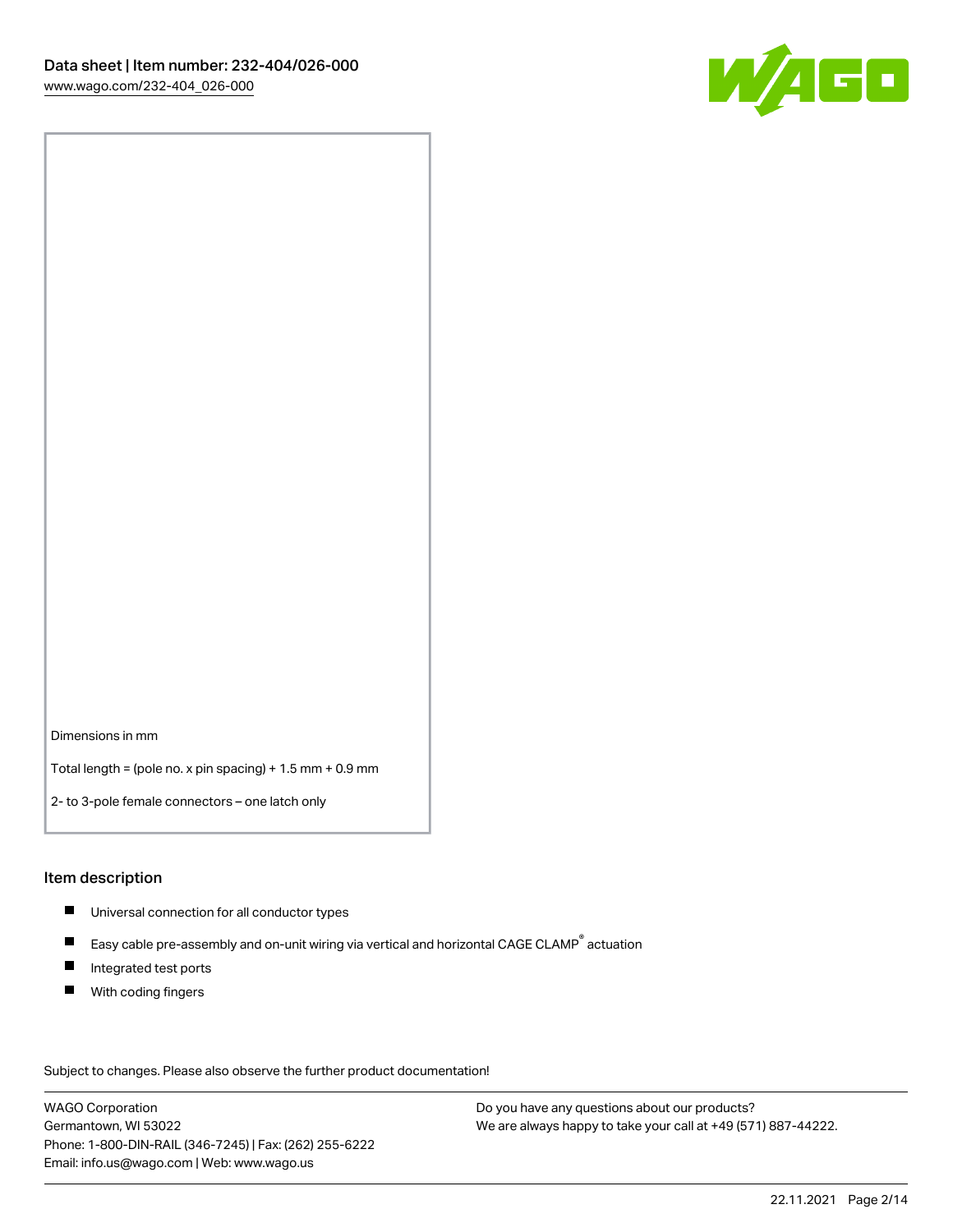

## Data Notes

| Safety information 1 | The MCS-MULTI CONNECTION SYSTEM includes connectors<br>without breaking capacity in accordance with DIN EN 61984. When<br>used as intended, these connectors must not be connected<br>/disconnected when live or under load. The circuit design should<br>ensure header pins, which can be touched, are not live when<br>unmated. |
|----------------------|-----------------------------------------------------------------------------------------------------------------------------------------------------------------------------------------------------------------------------------------------------------------------------------------------------------------------------------|
| Variants:            | Gold-plated or partially gold-plated contact surfaces<br>Other versions (or variants) can be requested from WAGO Sales or<br>configured at https://configurator.wago.com/                                                                                                                                                         |

### Electrical data

## IEC Approvals

| Ratings per                 | IEC/EN 60664-1                                                        |
|-----------------------------|-----------------------------------------------------------------------|
| Rated voltage (III / 3)     | 320 V                                                                 |
| Rated surge voltage (III/3) | 4 <sub>k</sub> V                                                      |
| Rated voltage (III/2)       | 320 V                                                                 |
| Rated surge voltage (III/2) | 4 <sub>k</sub> V                                                      |
| Nominal voltage (II/2)      | 630 V                                                                 |
| Rated surge voltage (II/2)  | 4 <sub>k</sub> V                                                      |
| Rated current               | 14A                                                                   |
| Legend (ratings)            | $(III / 2)$ $\triangle$ Overvoltage category III / Pollution degree 2 |

### UL Approvals

| Approvals per                  | UL 1059 |
|--------------------------------|---------|
| Rated voltage UL (Use Group B) | 300 V   |
| Rated current UL (Use Group B) | 15 A    |
| Rated voltage UL (Use Group D) | 300 V   |
| Rated current UL (Use Group D) | 10 A    |

## Ratings per UL

| Rated voltage UL 1977 | 300 V |
|-----------------------|-------|
| Rated current UL 1977 |       |

### CSA Approvals

Approvals per CSA

Subject to changes. Please also observe the further product documentation!

| <b>WAGO Corporation</b>                                | Do you have any questions about our products?                 |
|--------------------------------------------------------|---------------------------------------------------------------|
| Germantown, WI 53022                                   | We are always happy to take your call at +49 (571) 887-44222. |
| Phone: 1-800-DIN-RAIL (346-7245)   Fax: (262) 255-6222 |                                                               |
| Email: info.us@wago.com   Web: www.wago.us             |                                                               |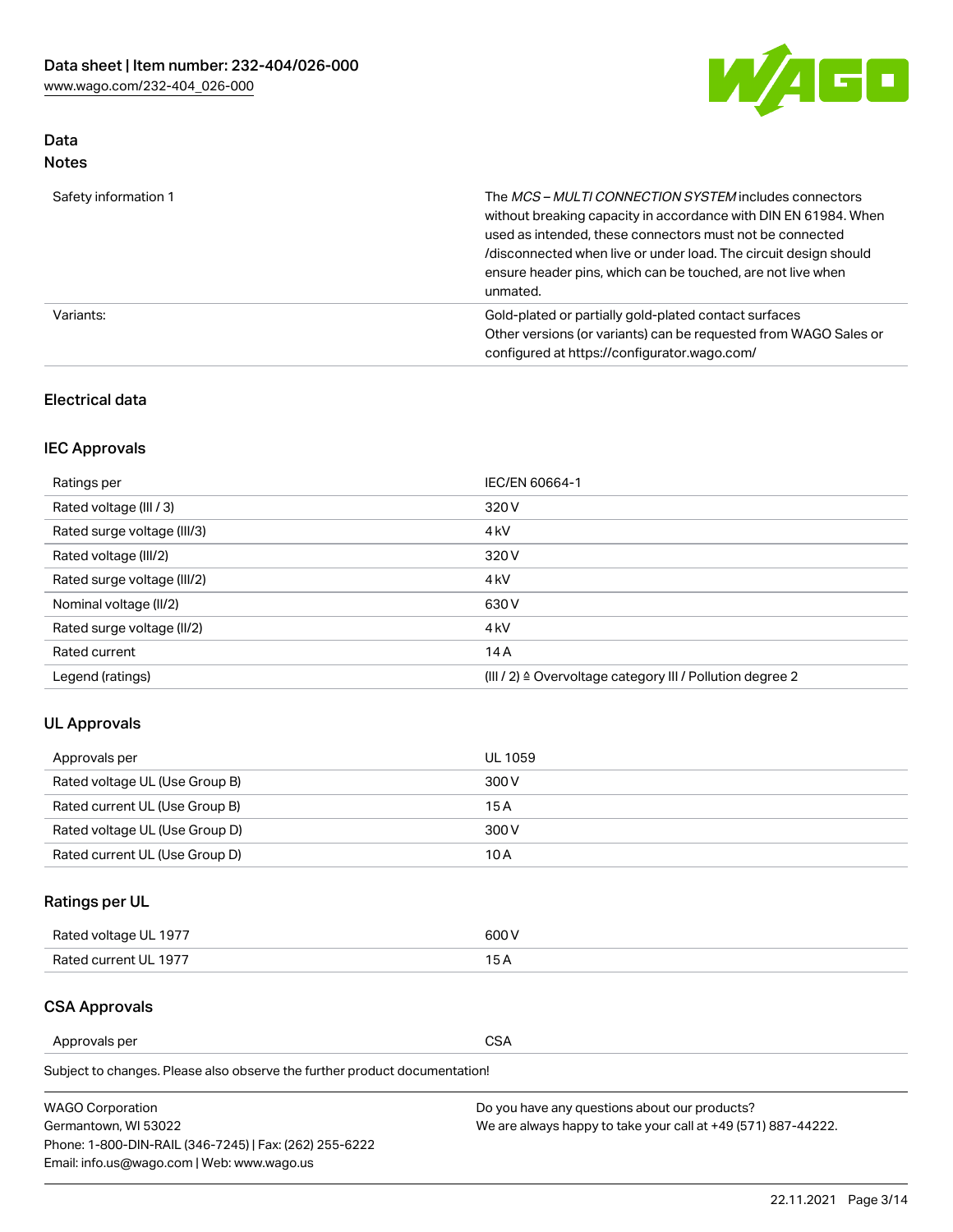[www.wago.com/232-404\\_026-000](http://www.wago.com/232-404_026-000)



| Rated voltage CSA (Use Group B) | 300 V |
|---------------------------------|-------|
| Rated current CSA (Use Group B) | 15 A  |
| Rated voltage CSA (Use Group D) | 300 V |
| Rated current CSA (Use Group D) | 10 A  |

#### Connection data

| Total number of connection points |  |
|-----------------------------------|--|
| Total number of potentials        |  |
| Number of connection types        |  |
| Number of levels                  |  |

#### Connection 1

| Connection technology                             | CAGE CLAMP <sup>®</sup>                 |
|---------------------------------------------------|-----------------------------------------|
| Actuation type                                    | Operating tool                          |
| Solid conductor                                   | $0.082.5$ mm <sup>2</sup> / 28  12 AWG  |
| Fine-stranded conductor                           | $0.08$ 2.5 mm <sup>2</sup> / 28  12 AWG |
| Fine-stranded conductor; with insulated ferrule   | $0.251.5$ mm <sup>2</sup>               |
| Fine-stranded conductor; with uninsulated ferrule | $0.252.5$ mm <sup>2</sup>               |
| Strip length                                      | 89 mm / 0.31  0.35 inch                 |
| Number of poles                                   | 4                                       |
| Conductor entry direction to mating direction     | 90°                                     |

### Physical data

| Pin spacing | 5.08 mm / 0.2 inch    |
|-------------|-----------------------|
| Width       | 22.72 mm / 0.894 inch |
| Height      | 19.9 mm / 0.783 inch  |
| Depth       | 22.75 mm / 0.896 inch |

### Mechanical data

| Design<br>angled |  |
|------------------|--|
|------------------|--|

## Plug-in connection

| Contact type (pluggable connector) | Female connector/socket |
|------------------------------------|-------------------------|
| Connector (connection type)        | for conductor           |
| Mismating protection               | No.                     |
| Locking of plug-in connection      | Without                 |

Subject to changes. Please also observe the further product documentation!

| <b>WAGO Corporation</b>                                | Do you have any questions about our products?                 |
|--------------------------------------------------------|---------------------------------------------------------------|
| Germantown, WI 53022                                   | We are always happy to take your call at +49 (571) 887-44222. |
| Phone: 1-800-DIN-RAIL (346-7245)   Fax: (262) 255-6222 |                                                               |
| Email: info.us@wago.com   Web: www.wago.us             |                                                               |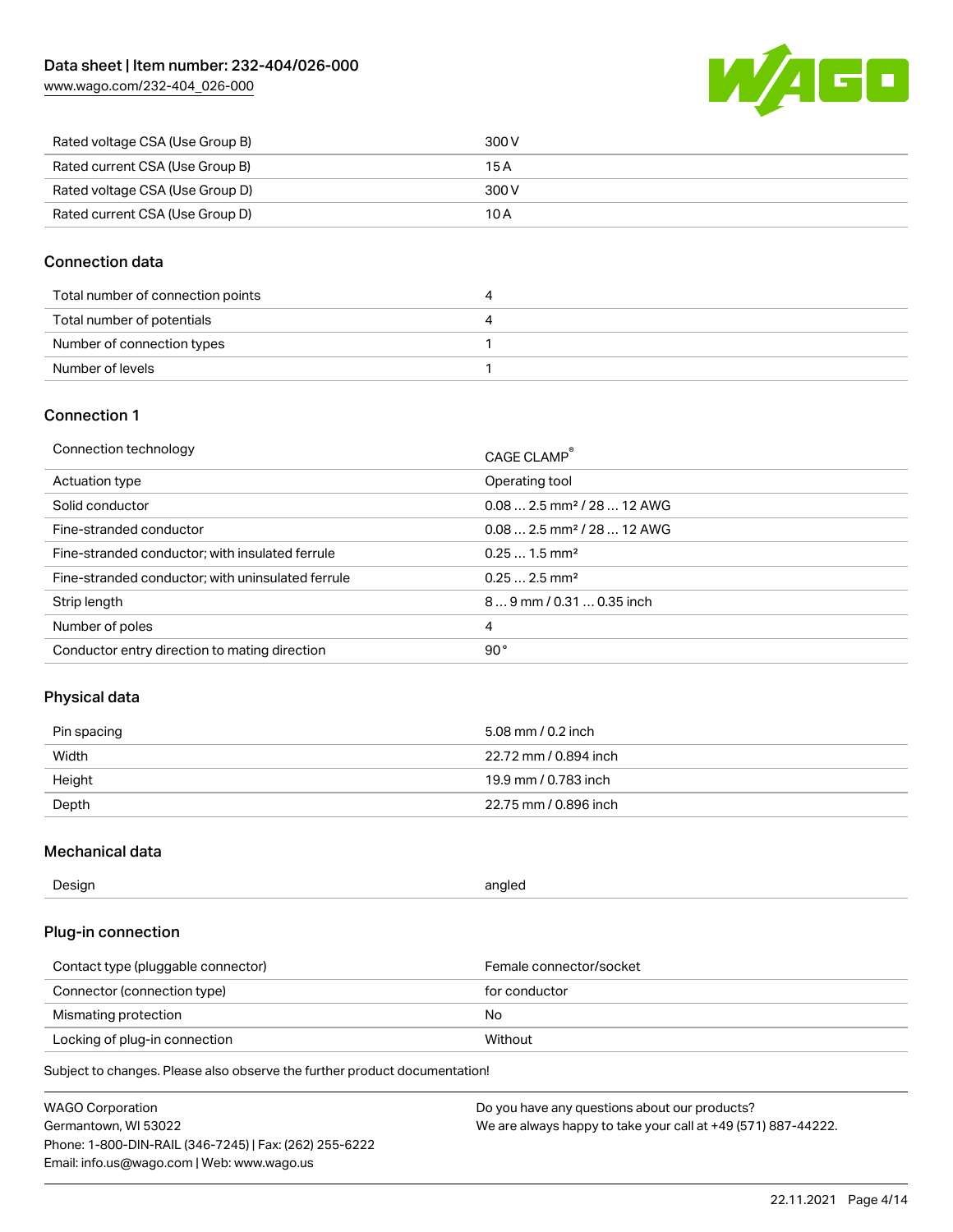

#### Material data

| Color                       | orange                            |
|-----------------------------|-----------------------------------|
| Material group              |                                   |
| Insulation material         | Polyamide (PA66)                  |
| Flammability class per UL94 | V <sub>0</sub>                    |
| Clamping spring material    | Chrome nickel spring steel (CrNi) |
| Contact material            | Copper alloy                      |
| Contact plating             | tin-plated                        |
| Fire load                   | $0.127$ MJ                        |
| Weight                      | 7.7 g                             |

#### Environmental requirements

| Limit temperature range<br>. | ∴ +85 °ົ<br>-60 |  |
|------------------------------|-----------------|--|
|------------------------------|-----------------|--|

#### Commercial data

| Product Group         | 3 (Multi Conn. System) |
|-----------------------|------------------------|
| PU (SPU)              | 100 Stück              |
| Packaging type        | box                    |
| Country of origin     | PL                     |
| <b>GTIN</b>           | 4044918393492          |
| Customs tariff number | 8536694040             |

### Approvals / Certificates

#### Country specific Approvals

| Logo                | Approval                                     | <b>Additional Approval Text</b> | Certificate<br>name |
|---------------------|----------------------------------------------|---------------------------------|---------------------|
|                     | CВ<br>DEKRA Certification B.V.               | IEC 61984                       | NL-39756            |
| EMA<br><b>INEUR</b> | <b>KEMA/KEUR</b><br>DEKRA Certification B.V. | EN 61984                        | 2190761.01          |

#### Ship Approvals

|      |                             |                          | Certificate |
|------|-----------------------------|--------------------------|-------------|
| Logo | Approval                    | Additional Approval Text | name        |
|      | <b>ABS</b>                  | $\overline{\phantom{0}}$ | 19-         |
|      | American Bureau of Shipping |                          | HG15869876- |

Subject to changes. Please also observe the further product documentation!

| <b>WAGO Corporation</b>                                | Do |
|--------------------------------------------------------|----|
| Germantown, WI 53022                                   | W، |
| Phone: 1-800-DIN-RAIL (346-7245)   Fax: (262) 255-6222 |    |
| Email: info.us@wago.com   Web: www.wago.us             |    |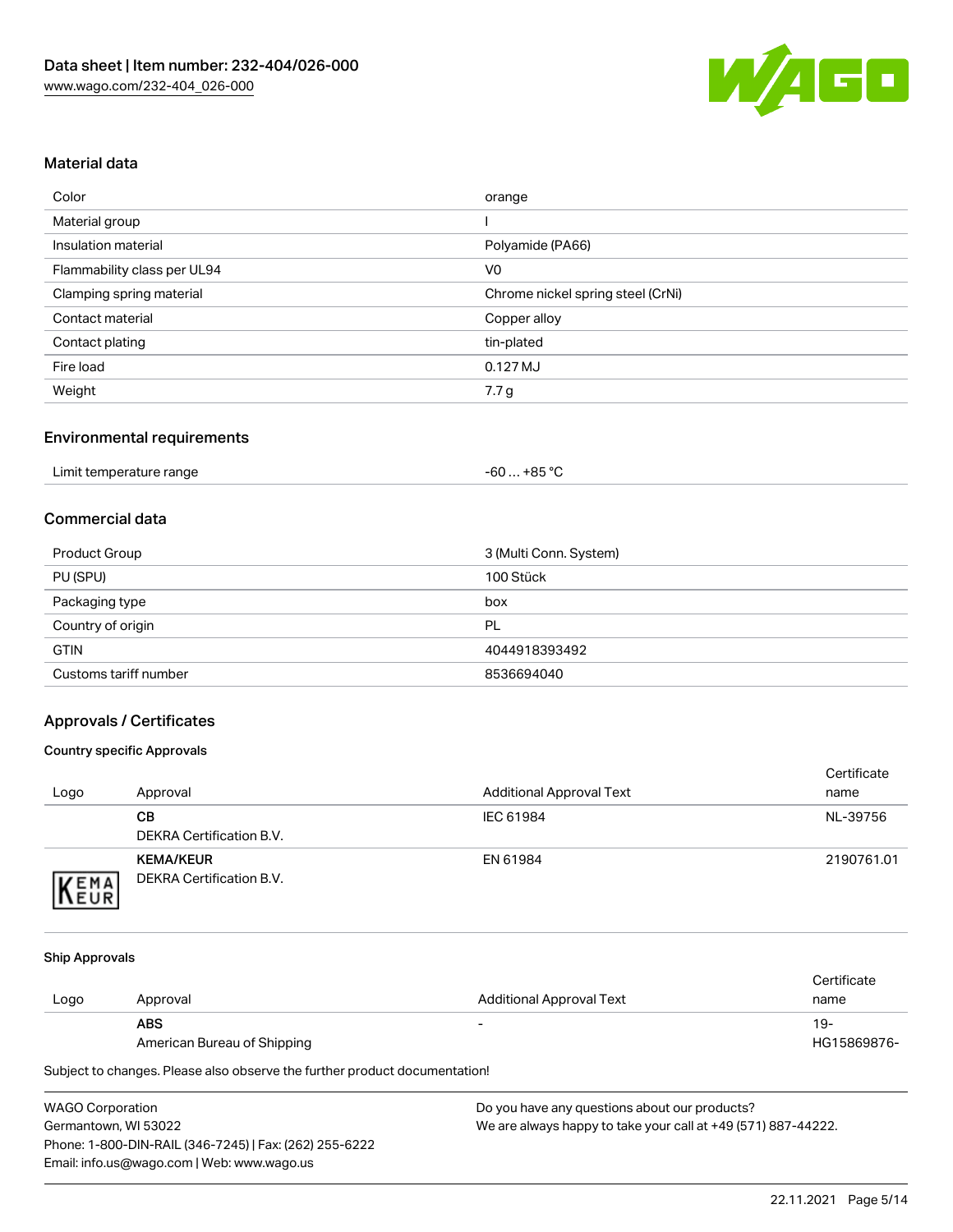

| <b>ABS</b>          |                                                         |                                 | <b>PDA</b>          |
|---------------------|---------------------------------------------------------|---------------------------------|---------------------|
| VERITAS             | BV<br>Bureau Veritas S.A.                               | <b>IEC 60998</b>                | 11915/D0 BV         |
|                     | <b>DNV GL</b><br>Det Norske Veritas, Germanischer Lloyd | EN 60998                        | TAE000016Z          |
| <b>UL-Approvals</b> |                                                         |                                 |                     |
|                     |                                                         |                                 | Certificate<br>name |
| Logo                | Approval                                                | <b>Additional Approval Text</b> |                     |
|                     | UL<br>UL International Germany GmbH                     | <b>UL 1977</b>                  | E45171              |
|                     | <b>UR</b><br>Underwriters Laboratories Inc.             | <b>UL 1059</b>                  | E45172              |

## Counterpart

Email: info.us@wago.com | Web: www.wago.us

|                         | Item no.231-634<br>Male connector; 4-pole; Pin spacing 5.08 mm; orange                                                                                            |                                               | www.wago.com/231-634         |
|-------------------------|-------------------------------------------------------------------------------------------------------------------------------------------------------------------|-----------------------------------------------|------------------------------|
|                         | Item no.231-334/001-000<br>Male header; 4-pole; THT; 1.0 x 1.0 mm solder pin; straight; pin spacing 5.08 mm; orange                                               |                                               | www.wago.com/231-334/001-000 |
|                         | Item no.231-534/001-000<br>Male header; 4-pole; THT; 1.0 x 1.0 mm solder pin; angled; pin spacing 5.08 mm; orange                                                 |                                               | www.wago.com/231-534/001-000 |
|                         | <b>Optional accessories</b>                                                                                                                                       |                                               |                              |
| Marking accessories     |                                                                                                                                                                   |                                               |                              |
| Marking strip           |                                                                                                                                                                   |                                               |                              |
|                         | Item no.: 210-331/508-103                                                                                                                                         |                                               | www.wago.com/210-331         |
|                         | Marking strips; as a DIN A4 sheet; MARKED; 1-12 (200x); Height of marker strip: 2.3 mm/0.091 in; Strip<br>length 182 mm; Horizontal marking; Self-adhesive; white |                                               | /508-103                     |
|                         | Subject to changes. Please also observe the further product documentation!                                                                                        |                                               |                              |
| <b>WAGO Corporation</b> |                                                                                                                                                                   | Do you have any questions about our products? |                              |
|                         | Germantown, WI 53022<br>We are always happy to take your call at +49 (571) 887-44222.                                                                             |                                               |                              |
|                         | Phone: 1-800-DIN-RAIL (346-7245)   Fax: (262) 255-6222                                                                                                            |                                               |                              |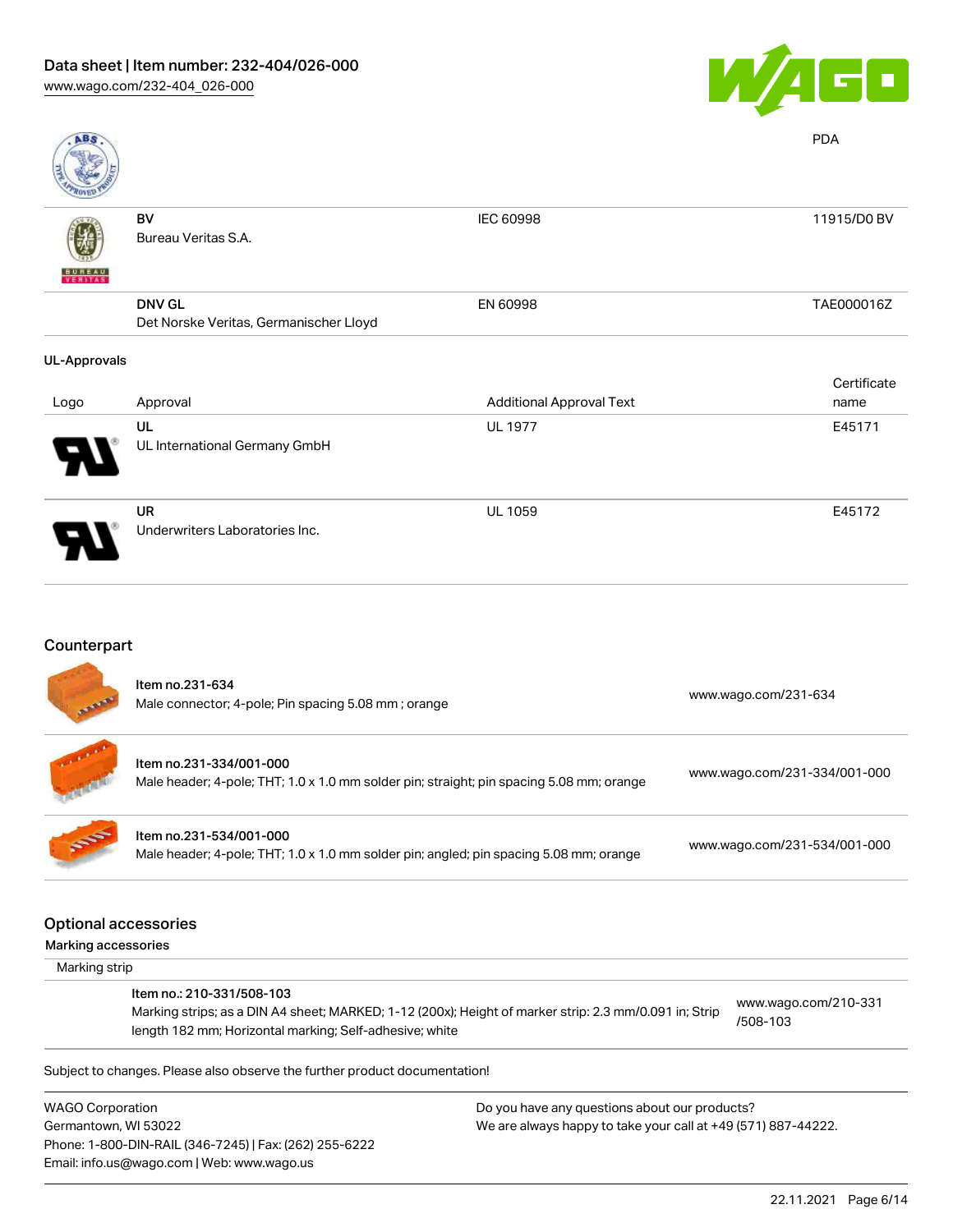



|                | Item no.: 210-331/508-104                                                                                                                                          | www.wago.com/210-331             |
|----------------|--------------------------------------------------------------------------------------------------------------------------------------------------------------------|----------------------------------|
|                | Marking strips; as a DIN A4 sheet; MARKED; 13-24 (200x); Height of marker strip: 2.3 mm/0.091 in; Strip<br>length 182 mm; Horizontal marking; Self-adhesive; white | /508-104                         |
|                | Item no.: 210-332/508-202                                                                                                                                          | www.wago.com/210-332             |
|                | Marking strips; as a DIN A4 sheet; MARKED; 1-16 (160x); Height of marker strip: 3 mm; Strip length 182<br>mm; Horizontal marking; Self-adhesive; white             | /508-202                         |
|                | Item no.: 210-332/508-204                                                                                                                                          | www.wago.com/210-332             |
|                | Marking strips; as a DIN A4 sheet; MARKED; 17-32 (160x); Height of marker strip: 3 mm; Strip length<br>182 mm; Horizontal marking; Self-adhesive; white            | /508-204                         |
|                | Item no.: 210-332/508-206                                                                                                                                          | www.wago.com/210-332             |
|                | Marking strips; as a DIN A4 sheet; MARKED; 33-48 (160x); Height of marker strip: 3 mm; Strip length<br>182 mm; Horizontal marking; Self-adhesive; white            | /508-206                         |
|                | Item no.: 210-332/508-205                                                                                                                                          |                                  |
|                | Marking strips; as a DIN A4 sheet; MARKED; 1-32 (80x); Height of marker strip: 3 mm; Strip length 182<br>mm; Horizontal marking; Self-adhesive; white              | www.wago.com/210-332<br>/508-205 |
| <b>Tools</b>   |                                                                                                                                                                    |                                  |
| Operating tool |                                                                                                                                                                    |                                  |
|                | Item no.: 209-130                                                                                                                                                  | www.wago.com/209-130             |
|                | Operating tool; suitable for 264, 280 and 281 Series; 1-way; of insulating material; white                                                                         |                                  |
|                | Item no.: 231-159<br>Operating tool; natural                                                                                                                       | www.wago.com/231-159             |
|                | Item no.: 231-231                                                                                                                                                  |                                  |
|                | Combination operating tool; red                                                                                                                                    | www.wago.com/231-231             |
|                | Item no.: 231-131                                                                                                                                                  |                                  |
|                | Operating tool; made of insulating material; 1-way; loose; white                                                                                                   | www.wago.com/231-131             |
|                |                                                                                                                                                                    |                                  |
|                | Item no.: 231-291<br>Operating tool; made of insulating material; 1-way; loose; red                                                                                | www.wago.com/231-291             |
|                | Item no.: 280-432                                                                                                                                                  |                                  |
|                | Operating tool; made of insulating material; 2-way; white                                                                                                          | www.wago.com/280-432             |
|                | Item no.: 280-434<br>Operating tool; made of insulating material; 4-way                                                                                            | www.wago.com/280-434             |
|                | Item no.: 280-437                                                                                                                                                  |                                  |
|                | Operating tool; made of insulating material; 7-way                                                                                                                 | www.wago.com/280-437             |
|                | Item no.: 280-440                                                                                                                                                  | www.wago.com/280-440             |
|                | Operating tool; made of insulating material; 10-way                                                                                                                |                                  |

Subject to changes. Please also observe the further product documentation!

WAGO Corporation Germantown, WI 53022 Phone: 1-800-DIN-RAIL (346-7245) | Fax: (262) 255-6222 Email: info.us@wago.com | Web: www.wago.us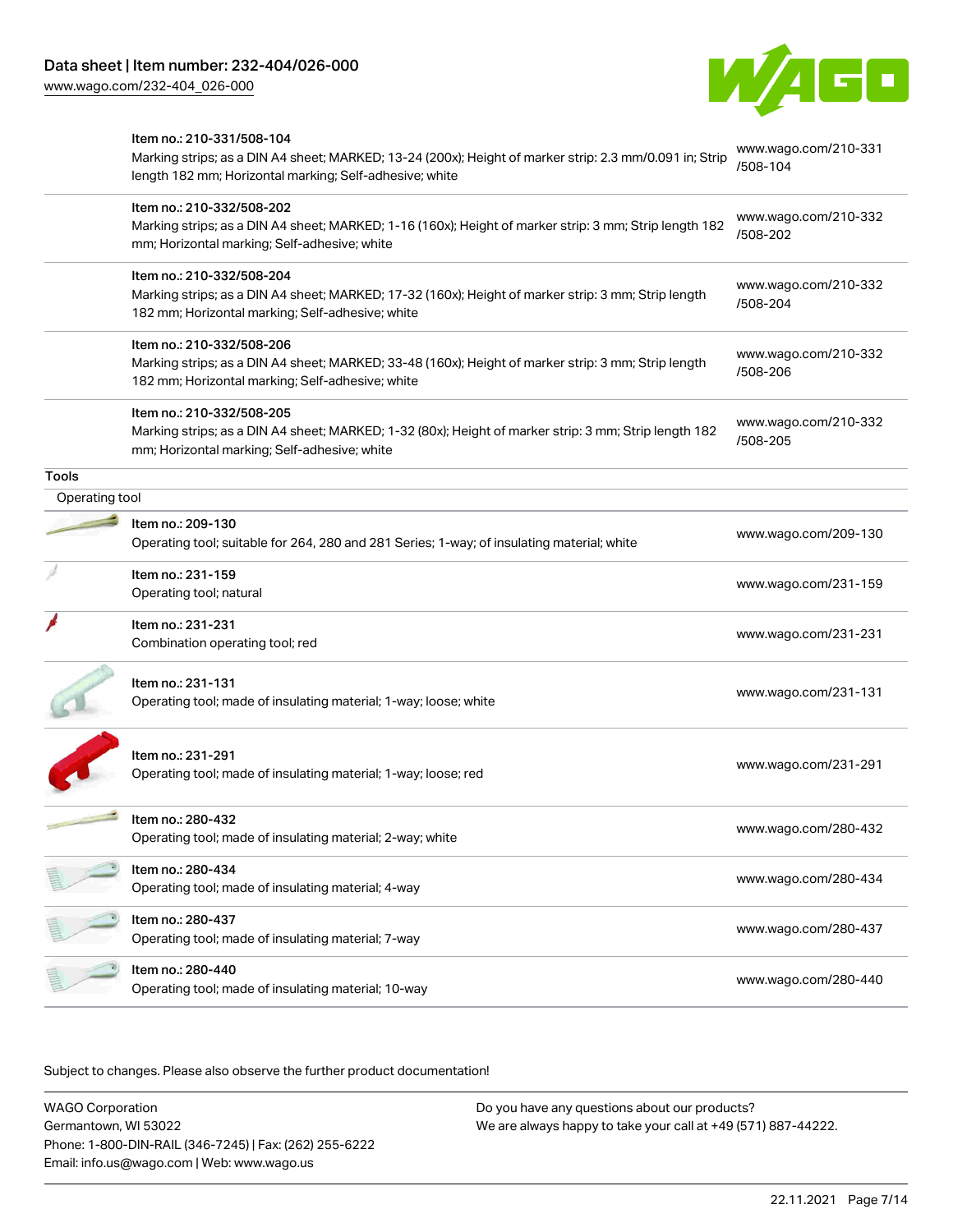## Data sheet | Item number: 232-404/026-000

Item no.: 280-435

[www.wago.com/232-404\\_026-000](http://www.wago.com/232-404_026-000)



[www.wago.com/280-435](http://www.wago.com/280-435)

[www.wago.com/280-436](http://www.wago.com/280-436)

[www.wago.com/280-438](http://www.wago.com/280-438)

[www.wago.com/280-433](http://www.wago.com/280-433)

W

|                   | Operating tool; made of insulating material; 5-way; gray                |
|-------------------|-------------------------------------------------------------------------|
|                   | Item no.: 280-436<br>Operating tool; made of insulating material; 6-way |
|                   | Item no.: 280-438<br>Operating tool; made of insulating material; 8-way |
|                   | Item no.: 280-433<br>Operating tool; made of insulating material; 3-way |
| Insulations stops |                                                                         |

#### Insulation stop



Item no.: 231-672 Insulation stop; 0.75 - 1 mm<sup>2</sup>; dark gray [www.wago.com/231-672](http://www.wago.com/231-672) www.wago.com/231-672



**COLLEGE** LEEEE Item no.: 231-670 Insulation stop; 0.08-0.2 mm<sup>2</sup> / 0.2 mm<sup>2</sup> "s"; white [www.wago.com/231-670](http://www.wago.com/231-670) www.wago.com/231-670

Item no.: 231-671 Insulation stop; 0.25 - 0.5 mm²; light gray [www.wago.com/231-671](http://www.wago.com/231-671)

### **Ferrules**

| Ferrule |                                                                                                    |                      |
|---------|----------------------------------------------------------------------------------------------------|----------------------|
|         | Item no.: 216-101                                                                                  |                      |
|         | Ferrule; Sleeve for 0.5 mm <sup>2</sup> / AWG 22; uninsulated; electro-tin plated; silver-colored  | www.wago.com/216-101 |
|         | Item no.: 216-104                                                                                  |                      |
|         | Ferrule; Sleeve for 1.5 mm <sup>2</sup> / AWG 16; uninsulated; electro-tin plated; silver-colored  | www.wago.com/216-104 |
|         | Item no.: 216-106                                                                                  |                      |
|         | Ferrule; Sleeve for 2.5 mm <sup>2</sup> / AWG 14; uninsulated; electro-tin plated; silver-colored  | www.wago.com/216-106 |
|         | Item no.: 216-102                                                                                  |                      |
|         | Ferrule; Sleeve for 0.75 mm <sup>2</sup> / AWG 20; uninsulated; electro-tin plated; silver-colored | www.wago.com/216-102 |
|         | Item no.: 216-103                                                                                  |                      |
|         | Ferrule; Sleeve for 1 mm <sup>2</sup> / AWG 18; uninsulated; electro-tin plated                    | www.wago.com/216-103 |
|         | Item no.: 216-123                                                                                  |                      |
|         | Ferrule; Sleeve for 1 mm <sup>2</sup> / AWG 18; uninsulated; electro-tin plated; silver-colored    | www.wago.com/216-123 |
|         | Item no.: 216-122                                                                                  |                      |
|         | Ferrule; Sleeve for 0.75 mm <sup>2</sup> / AWG 20; uninsulated; electro-tin plated; silver-colored | www.wago.com/216-122 |
|         | Item no.: 216-124                                                                                  |                      |

Subject to changes. Please also observe the further product documentation!

WAGO Corporation Germantown, WI 53022 Phone: 1-800-DIN-RAIL (346-7245) | Fax: (262) 255-6222 Email: info.us@wago.com | Web: www.wago.us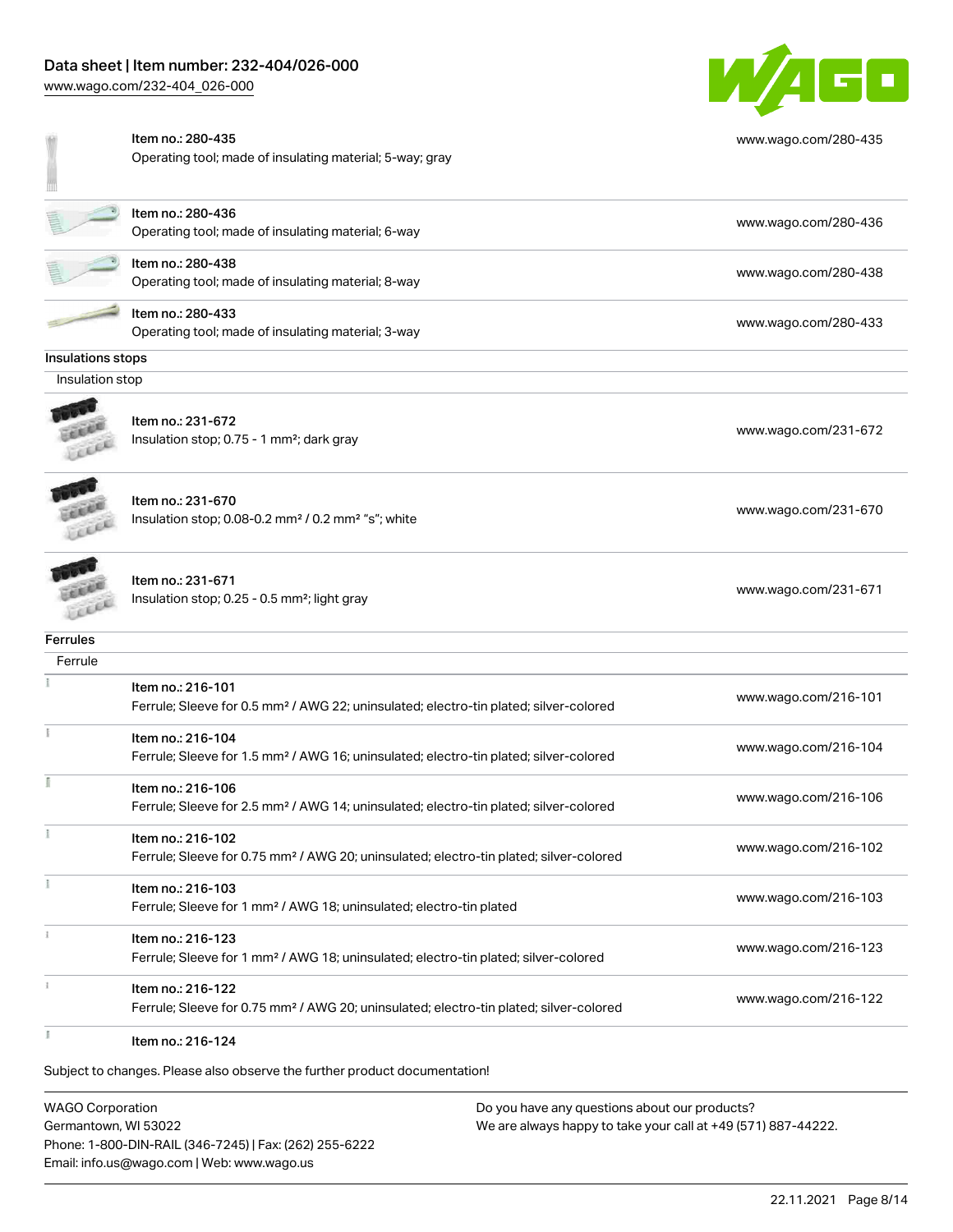

Ferrule; Sleeve for 1.5 mm² / AWG 16; uninsulated; electro-tin plated [www.wago.com/216-124](http://www.wago.com/216-124)

|   | Item no.: 216-142<br>Ferrule; Sleeve for 0.75 mm <sup>2</sup> / 18 AWG; uninsulated; electro-tin plated; electrolytic copper; gastight<br>crimped; acc. to DIN 46228, Part 1/08.92                | www.wago.com/216-142 |
|---|---------------------------------------------------------------------------------------------------------------------------------------------------------------------------------------------------|----------------------|
| 1 | Item no.: 216-132<br>Ferrule; Sleeve for 0.34 mm <sup>2</sup> / AWG 24; uninsulated; electro-tin plated                                                                                           | www.wago.com/216-132 |
|   | Item no.: 216-121<br>Ferrule; Sleeve for 0.5 mm <sup>2</sup> / AWG 22; uninsulated; electro-tin plated; silver-colored                                                                            | www.wago.com/216-121 |
|   | Item no.: 216-143<br>Ferrule; Sleeve for 1 mm <sup>2</sup> / AWG 18; uninsulated; electro-tin plated; electrolytic copper; gastight<br>crimped; acc. to DIN 46228, Part 1/08.92                   | www.wago.com/216-143 |
|   | Item no.: 216-131<br>Ferrule; Sleeve for 0.25 mm <sup>2</sup> / AWG 24; uninsulated; electro-tin plated; silver-colored                                                                           | www.wago.com/216-131 |
|   | Item no.: 216-141<br>Ferrule; Sleeve for 0.5 mm <sup>2</sup> / 20 AWG; uninsulated; electro-tin plated; electrolytic copper; gastight<br>crimped; acc. to DIN 46228, Part 1/08.92                 | www.wago.com/216-141 |
|   | Item no.: 216-152<br>Ferrule; Sleeve for 0.34 mm <sup>2</sup> / AWG 24; uninsulated; electro-tin plated                                                                                           | www.wago.com/216-152 |
|   | Item no.: 216-203<br>Ferrule; Sleeve for 1 mm <sup>2</sup> / AWG 18; insulated; electro-tin plated; red                                                                                           | www.wago.com/216-203 |
|   | Item no.: 216-202<br>Ferrule; Sleeve for 0.75 mm <sup>2</sup> / 18 AWG; insulated; electro-tin plated; gray                                                                                       | www.wago.com/216-202 |
|   | Item no.: 216-151<br>Ferrule; Sleeve for 0.25 mm <sup>2</sup> / AWG 24; uninsulated; electro-tin plated                                                                                           | www.wago.com/216-151 |
|   | Item no.: 216-204<br>Ferrule; Sleeve for 1.5 mm <sup>2</sup> / AWG 16; insulated; electro-tin plated; black                                                                                       | www.wago.com/216-204 |
|   | Item no.: 216-144<br>Ferrule; Sleeve for 1.5 mm <sup>2</sup> / AWG 16; uninsulated; electro-tin plated; electrolytic copper; gastight<br>crimped; acc. to DIN 46228, Part 1/08.92; silver-colored | www.wago.com/216-144 |
|   | Item no.: 216-201<br>Ferrule; Sleeve for 0.5 mm <sup>2</sup> / 20 AWG; insulated; electro-tin plated; white                                                                                       | www.wago.com/216-201 |
|   | Item no.: 216-223<br>Ferrule; Sleeve for 1 mm <sup>2</sup> / AWG 18; insulated; electro-tin plated; red                                                                                           | www.wago.com/216-223 |
|   | Item no.: 216-241<br>Ferrule; Sleeve for 0.5 mm <sup>2</sup> / 20 AWG; insulated; electro-tin plated; electrolytic copper; gastight<br>crimped; acc. to DIN 46228, Part 4/09.90; white            | www.wago.com/216-241 |
|   | Item no.: 216-242<br>Ferrule; Sleeve for 0.75 mm <sup>2</sup> / 18 AWG; insulated; electro-tin plated; electrolytic copper; gastight<br>crimped; acc. to DIN 46228, Part 4/09.90; gray            | www.wago.com/216-242 |
|   | Item no.: 216-222                                                                                                                                                                                 |                      |

Subject to changes. Please also observe the further product documentation!

WAGO Corporation Germantown, WI 53022 Phone: 1-800-DIN-RAIL (346-7245) | Fax: (262) 255-6222 Email: info.us@wago.com | Web: www.wago.us Do you have any questions about our products? We are always happy to take your call at +49 (571) 887-44222.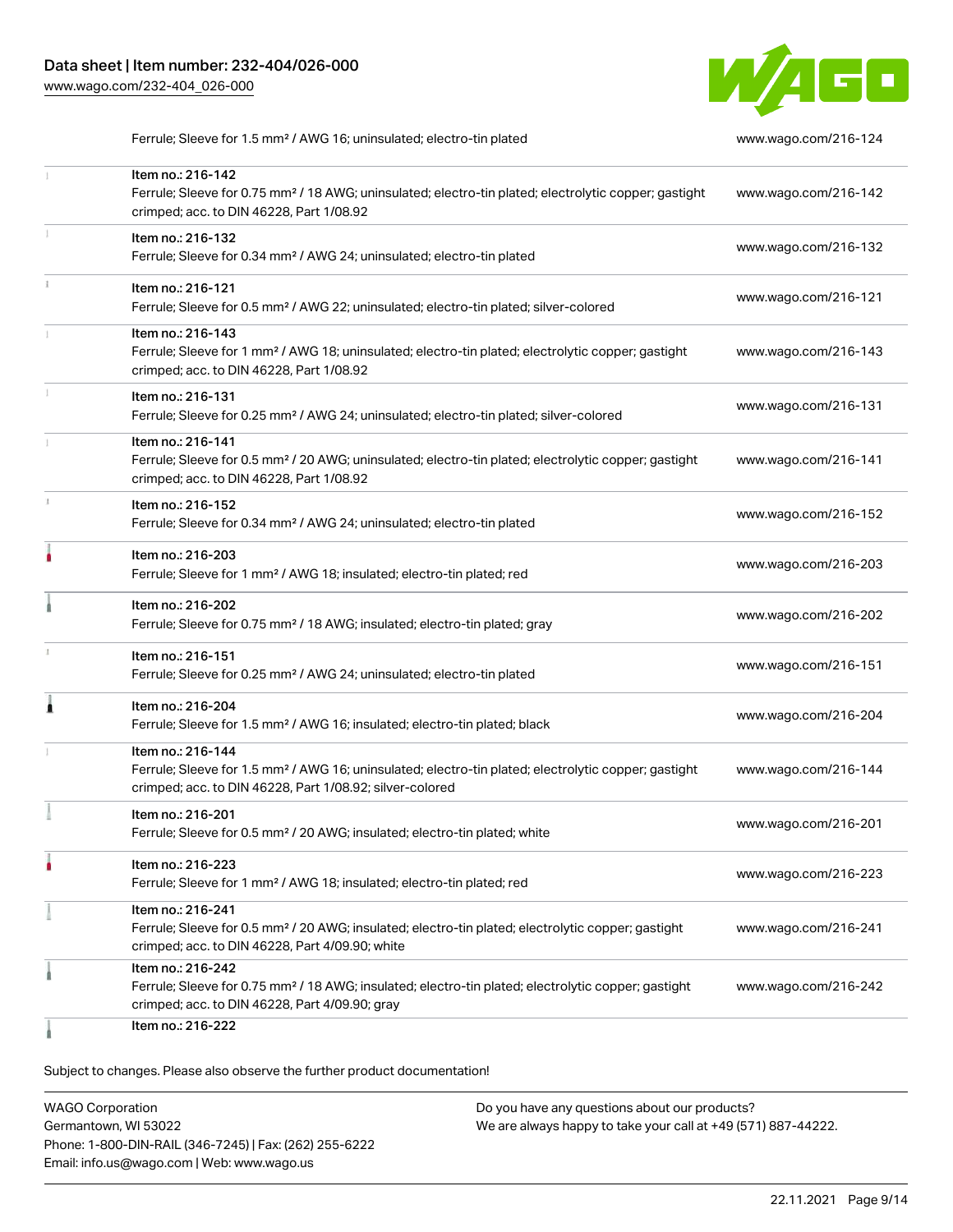Item no.: 216-221

1



Ferrule; Sleeve for 0.75 mm² / 18 AWG; insulated; electro-tin plated; gray [www.wago.com/216-222](http://www.wago.com/216-222)

|                       | Item no.: 216-224<br>Ferrule; Sleeve for 1.5 mm <sup>2</sup> / AWG 16; insulated; electro-tin plated; black                                                                                             | www.wago.com/216-224 |
|-----------------------|---------------------------------------------------------------------------------------------------------------------------------------------------------------------------------------------------------|----------------------|
|                       |                                                                                                                                                                                                         |                      |
|                       | Item no.: 216-243<br>Ferrule; Sleeve for 1 mm <sup>2</sup> / AWG 18; insulated; electro-tin plated; electrolytic copper; gastight crimped; www.wago.com/216-243<br>acc. to DIN 46228, Part 4/09.90; red |                      |
| 1                     | Item no.: 216-244<br>Ferrule; Sleeve for 1.5 mm <sup>2</sup> / AWG 16; insulated; electro-tin plated; electrolytic copper; gastight<br>crimped; acc. to DIN 46228, Part 4/09.90; black                  | www.wago.com/216-244 |
|                       | Item no.: 216-263<br>Ferrule; Sleeve for 1 mm <sup>2</sup> / AWG 18; insulated; electro-tin plated; electrolytic copper; gastight crimped; www.wago.com/216-263<br>acc. to DIN 46228, Part 4/09.90; red |                      |
| 1                     | Item no.: 216-264<br>Ferrule; Sleeve for 1.5 mm <sup>2</sup> / AWG 16; insulated; electro-tin plated; electrolytic copper; gastight<br>crimped; acc. to DIN 46228, Part 4/09.90; black                  | www.wago.com/216-264 |
| 1                     | Item no.: 216-284<br>Ferrule; Sleeve for 1.5 mm <sup>2</sup> / AWG 16; insulated; electro-tin plated; electrolytic copper; gastight<br>crimped; acc. to DIN 46228, Part 4/09.90; black                  | www.wago.com/216-284 |
|                       | Item no.: 216-262<br>Ferrule; Sleeve for 0.75 mm <sup>2</sup> / 18 AWG; insulated; electro-tin plated; electrolytic copper; gastight<br>crimped; acc. to DIN 46228, Part 4/09.90; gray                  | www.wago.com/216-262 |
|                       | Item no.: 216-301<br>Ferrule; Sleeve for 0.25 mm <sup>2</sup> / AWG 24; insulated; electro-tin plated; yellow                                                                                           | www.wago.com/216-301 |
|                       | Item no.: 216-321<br>Ferrule; Sleeve for 0.25 mm <sup>2</sup> / AWG 24; insulated; electro-tin plated; yellow                                                                                           | www.wago.com/216-321 |
|                       | Item no.: 216-322<br>Ferrule; Sleeve for 0.34 mm <sup>2</sup> / 22 AWG; insulated; electro-tin plated; green                                                                                            | www.wago.com/216-322 |
| ł.                    | Item no.: 216-302<br>Ferrule; Sleeve for 0.34 mm <sup>2</sup> / 22 AWG; insulated; electro-tin plated; light turquoise                                                                                  | www.wago.com/216-302 |
| Strain relief         |                                                                                                                                                                                                         |                      |
| Strain relief housing |                                                                                                                                                                                                         |                      |
|                       | Item no.: 232-634<br>Strain relief housing; orange                                                                                                                                                      | www.wago.com/232-634 |
| Cover                 |                                                                                                                                                                                                         |                      |
| Cover                 |                                                                                                                                                                                                         |                      |
|                       | Item no.: 231-669<br>Lockout caps; for covering unused clamping units; orange                                                                                                                           | www.wago.com/231-669 |
| Jumpers               |                                                                                                                                                                                                         |                      |
|                       |                                                                                                                                                                                                         |                      |

Ferrule; Sleeve for 0.5 mm² / 20 AWG; insulated; electro-tin plated; white [www.wago.com/216-221](http://www.wago.com/216-221)

Subject to changes. Please also observe the further product documentation! Jumper

WAGO Corporation Germantown, WI 53022 Phone: 1-800-DIN-RAIL (346-7245) | Fax: (262) 255-6222 Email: info.us@wago.com | Web: www.wago.us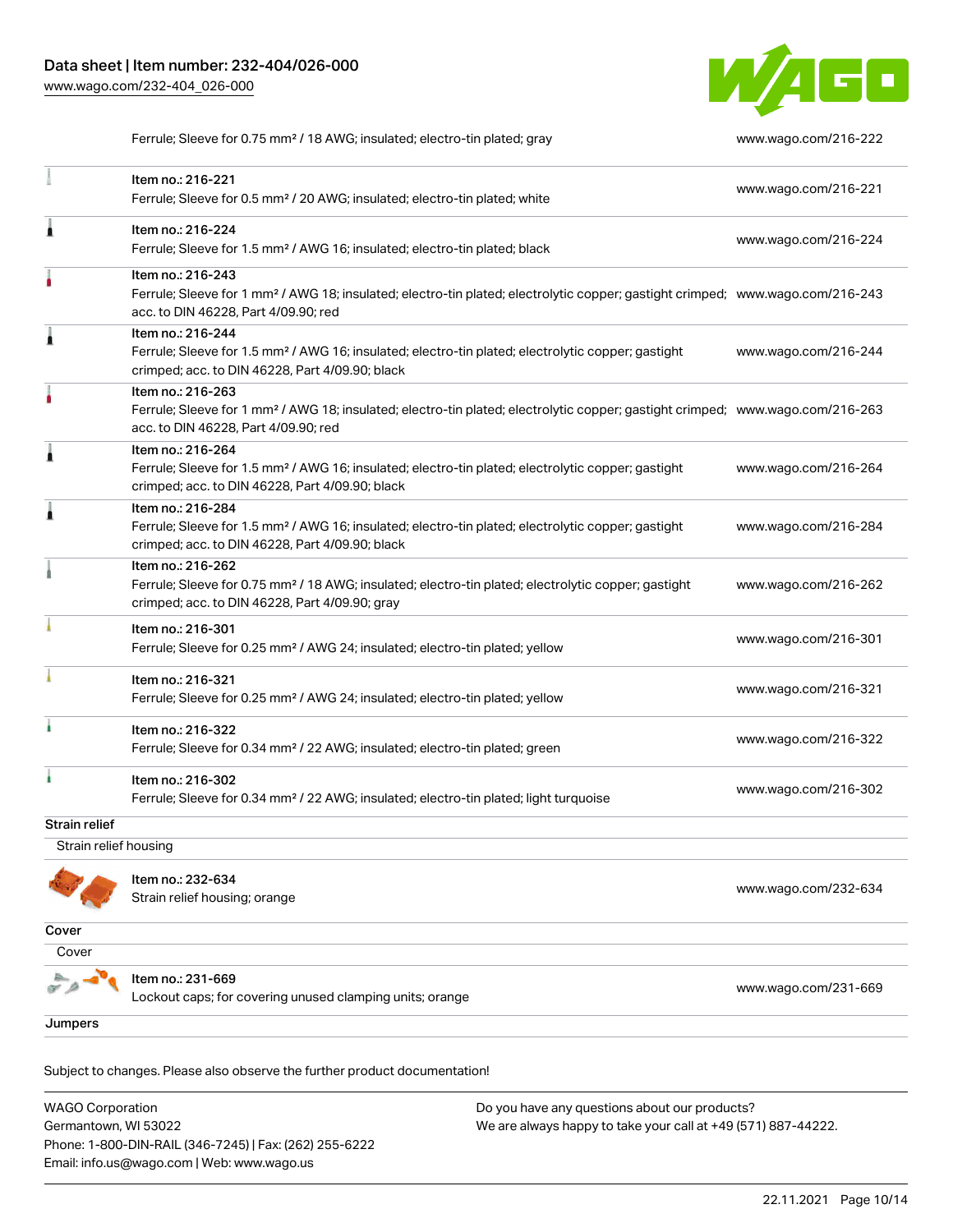### Data sheet | Item number: 232-404/026-000

Phone: 1-800-DIN-RAIL (346-7245) | Fax: (262) 255-6222

Email: info.us@wago.com | Web: www.wago.us

[www.wago.com/232-404\\_026-000](http://www.wago.com/232-404_026-000)



| Jumper                                                                   |                                                                                                                            |                                                                                                                |                      |                      |  |
|--------------------------------------------------------------------------|----------------------------------------------------------------------------------------------------------------------------|----------------------------------------------------------------------------------------------------------------|----------------------|----------------------|--|
|                                                                          | Item no.: 231-905<br>Jumper; for conductor entry; 5-way; insulated; gray                                                   |                                                                                                                |                      | www.wago.com/231-905 |  |
|                                                                          | Item no.: 231-903<br>Jumper; for conductor entry; 3-way; insulated; gray                                                   |                                                                                                                | www.wago.com/231-903 |                      |  |
|                                                                          | Item no.: 231-907<br>Jumper; for conductor entry; 7-way; insulated; gray                                                   |                                                                                                                | www.wago.com/231-907 |                      |  |
|                                                                          | Item no.: 231-910<br>Jumper; for conductor entry; 10-way; insulated; gray                                                  |                                                                                                                | www.wago.com/231-910 |                      |  |
|                                                                          | Item no.: 231-902<br>Jumper; for conductor entry; 2-way; insulated; gray                                                   |                                                                                                                | www.wago.com/231-902 |                      |  |
| <b>Testing accessories</b>                                               |                                                                                                                            |                                                                                                                |                      |                      |  |
| Testing accessories                                                      |                                                                                                                            |                                                                                                                |                      |                      |  |
|                                                                          | Item no.: 210-136<br>Test plug; 2 mm Ø; with 500 mm cable                                                                  |                                                                                                                |                      | www.wago.com/210-136 |  |
|                                                                          | Item no.: 231-661<br>Test plugs for female connectors; for 5 mm and 5.08 mm pin spacing; 2,50 mm <sup>2</sup> ; light gray |                                                                                                                | www.wago.com/231-661 |                      |  |
| Documentation<br><b>Additional Information</b><br>Technical explanations |                                                                                                                            | 2019 Apr 3                                                                                                     | pdf<br>2.0 MB        | Download             |  |
| <b>CAD files</b>                                                         |                                                                                                                            |                                                                                                                |                      |                      |  |
| CAD data                                                                 |                                                                                                                            |                                                                                                                |                      |                      |  |
| 2D/3D Models 232-404/026-000                                             |                                                                                                                            |                                                                                                                | <b>URL</b>           | Download             |  |
| <b>CAE</b> data                                                          |                                                                                                                            |                                                                                                                |                      |                      |  |
|                                                                          | EPLAN Data Portal 232-404/026-000                                                                                          |                                                                                                                | <b>URL</b>           | Download             |  |
|                                                                          | ZUKEN Portal 232-404/026-000                                                                                               |                                                                                                                | <b>URL</b>           | Download             |  |
|                                                                          | EPLAN Data Portal 232-404/026-000                                                                                          |                                                                                                                | <b>URL</b>           | Download             |  |
|                                                                          | Subject to changes. Please also observe the further product documentation!                                                 |                                                                                                                |                      |                      |  |
| <b>WAGO Corporation</b><br>Germantown, WI 53022                          |                                                                                                                            | Do you have any questions about our products?<br>We are always happy to take your call at +49 (571) 887-44222. |                      |                      |  |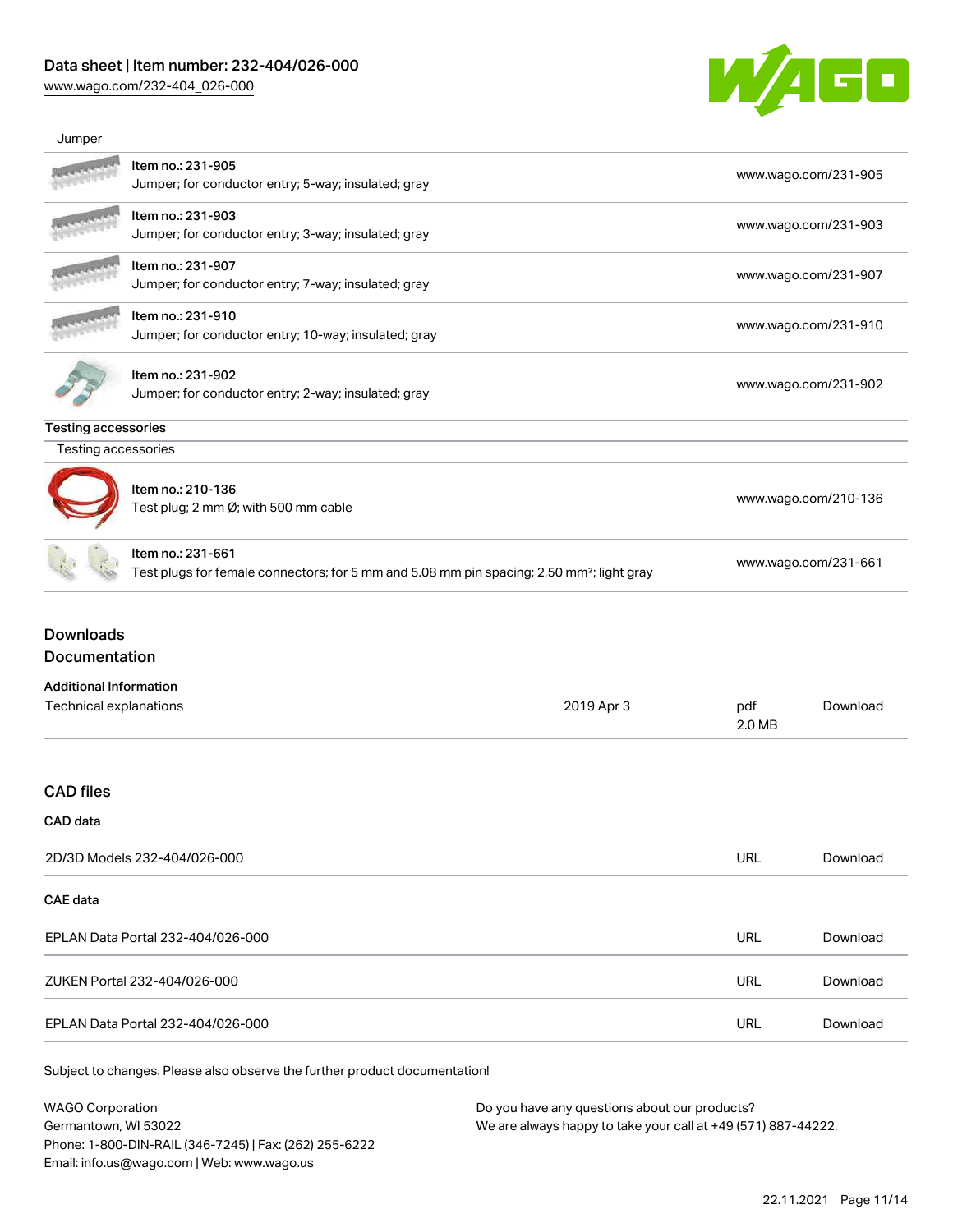

#### Environmental Product Compliance

Compliance Search

Environmental Product Compliance 232-404/026-000 1-conductor female connector, angled; CAGE CLAMP®; 2.5 mm²; Pin spacing 5.08 mm; 4-pole; 2,50 mm²; orange

URL [Download](https://www.wago.com/global/d/ComplianceLinkMediaContainer_232-404_026-000)

#### Installation Notes



Inserting a conductor via 3.5 mm screwdriver – CAGE CLAMP® actuation parallel to conductor entry.



Inserting a conductor via 3.5 mm screwdriver – CAGE CLAMP® actuation perpendicular to conductor entry.



Inserting a conductor into CAGE CLAMP® unit via operating lever (231-291).



Inserting a conductor via operating tool.

Subject to changes. Please also observe the further product documentation!

WAGO Corporation Germantown, WI 53022 Phone: 1-800-DIN-RAIL (346-7245) | Fax: (262) 255-6222 Email: info.us@wago.com | Web: www.wago.us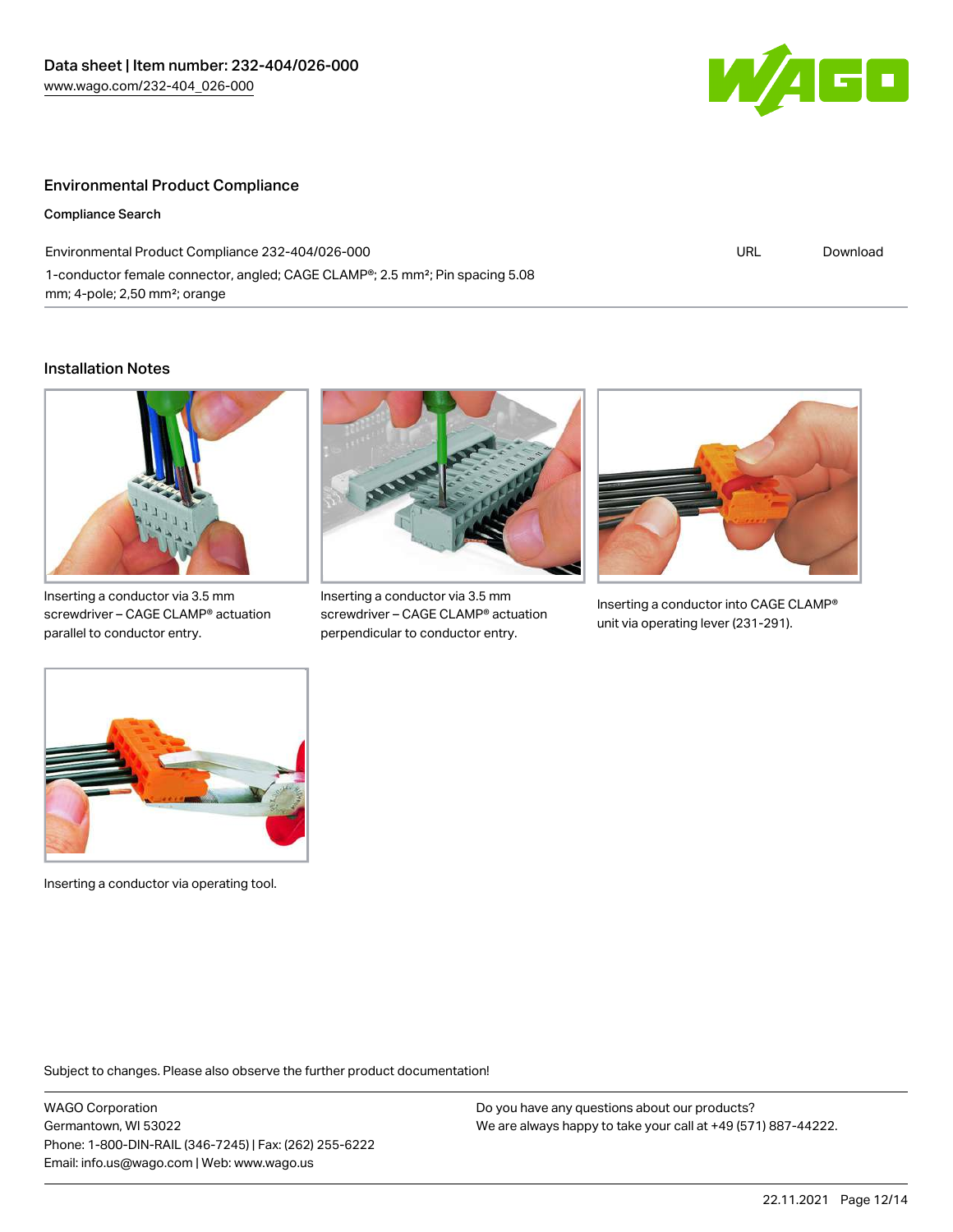



Coding a female connector by removing coding finger(s).



Testing – female connector with CAGE CLAMP®

Integrated test ports for testing perpendicular to conductor entry via 2 or 2.3 mm Ø test plug

#### Installation



Male connector with strain relief plate



Strain relief housing shown with a male connector equipped with CAGE CLAMP®

Subject to changes. Please also observe the further product documentation!

WAGO Corporation Germantown, WI 53022 Phone: 1-800-DIN-RAIL (346-7245) | Fax: (262) 255-6222 Email: info.us@wago.com | Web: www.wago.us